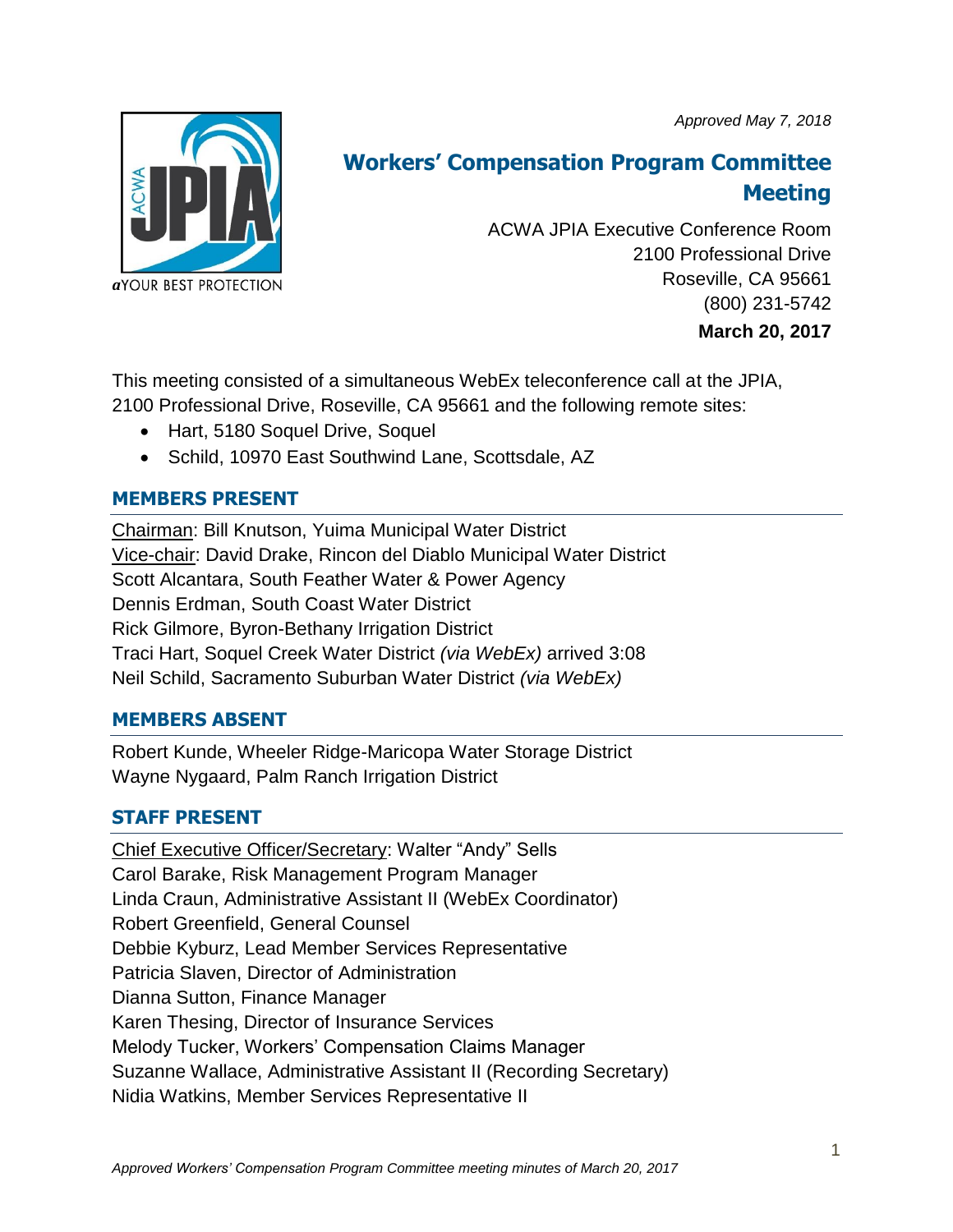Bobbette Wells, Executive Assistant to the CEO

## **OTHERS IN ATTENDANCE**

Thomas Cuquet, South Sutter Water District E. G. "Jerry" Gladbach, Castaic Lake Water Agency *(via WebEx)* David Hodgin, Scotts Valley Water District Melody McDonald, San Bernardino Valley Water Conservation District Bruce Rupp, Humboldt Bay Municipal Water District Alex Tokar, Aon Risk and Insurance Services

#### **WELCOME**

Chairman Knutson welcomed everyone in attendance.

#### **CALL TO ORDER AND ANNOUNCEMENT OF QUORUM**

Chairman Knutson called the meeting to order at 3:00 p.m. He announced there was a quorum.

#### **ANNOUNCEMENT RECORDING OF MINUTES**

Chairman Knutson announced that the meeting would be recorded to assist in preparation of minutes. Recordings are only kept 30 days following the meeting, as mandated by the California Brown Act.

#### **PUBLIC COMMENT**

Chairman Knutson noted that, as the agenda stated, members of the public would be allowed to address the Workers' Compensation Program Committee on any agenda item prior to the Committee's decision on that item. Comments on any issues on the agenda, or not on the agenda, were also welcomed. No comments were brought forward.

#### **INTRODUCTIONS**

Chairman Knutson requested that the Committee members and JPIA staff in attendance introduce themselves.

#### **ADDITIONS TO OR DELETIONS FROM THE AGENDA**

No additions or deletions were noted.

#### **CONSENT AGENDA**

Chairman Knutson called for approval of the minutes.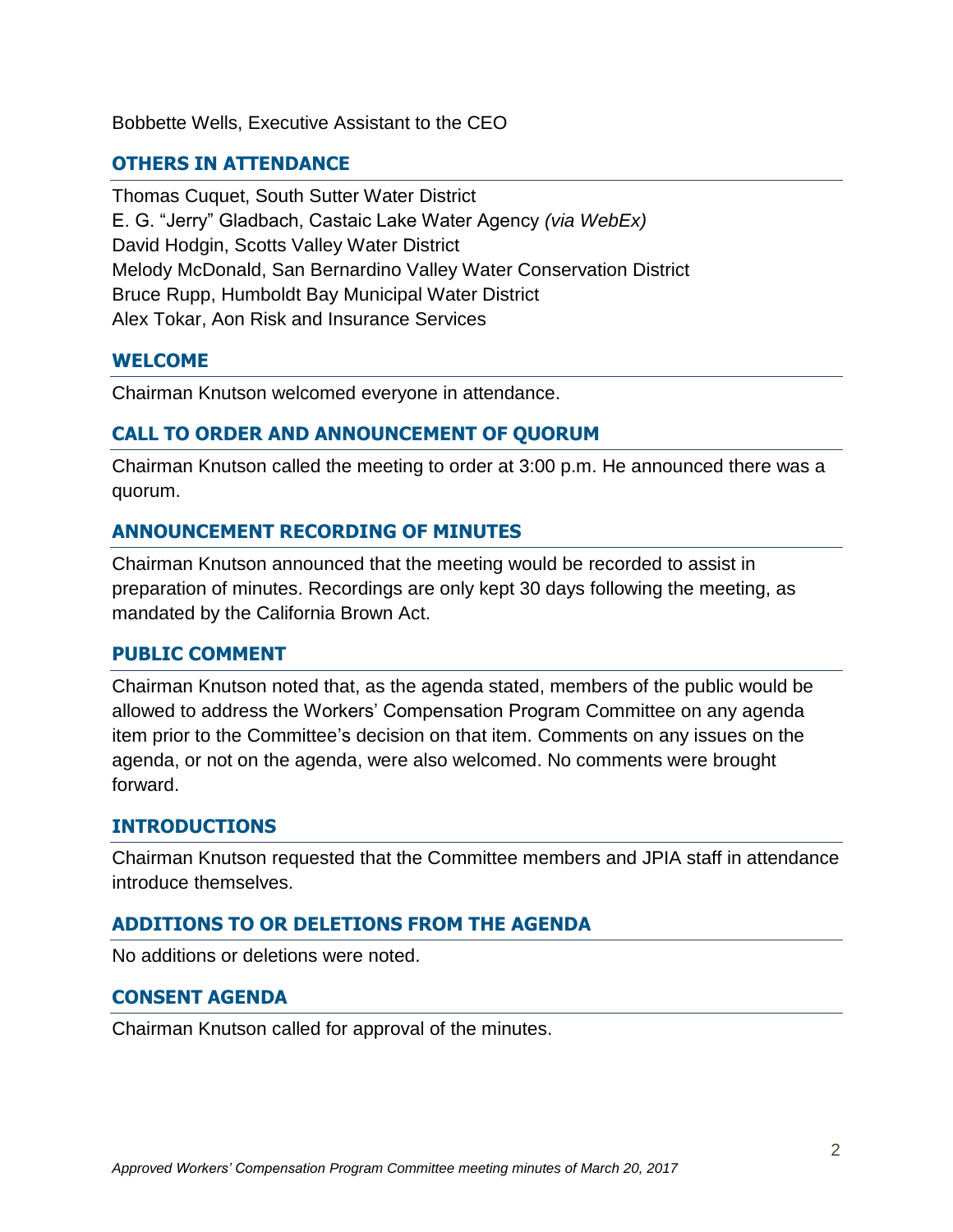M/S/C (Drake/Erdman) (Alcantara-yes; Drake-yes: Erdman-yes; Gilmoreyes; Knutson-yes; Schild-yes): That the Workers' Compensation Program Committee approve the minutes of the March 29, 2016 meeting.

#### **MEMBERSHIP**

Ms. Thesing reported on the new agencies that joined the Workers' Compensation Program during the 2016-17 coverage year: San Andreas Sanitary District, Florin Resources Conservation District/Elk Grove Water District, Forestville Water District, Water Employee Services Authority, Main San Gabriel Basin Watermaster and Sonoma Mountain County Water District. Yuba County Water Agency was not on the list shared, but will be discussed at the March 21, 2017 Executive Committee meeting. Ms. Thesing also stated that the Workers' Compensation Program is almost at \$500 million payroll and is continuing to grow.

# **LOSS REPORTS**

# Reported Losses per \$1 Million of Payroll

Mr. Sells noted that the graph illustrates the stability of this program over the last five program years even though there was a spike in 2016-17 losses. Mr. Sells stated that the Workers' Compensation Program continues to perform very well. The self-insured retention remains at \$2 million.

# Claims per \$1 Million of Payroll

Mr. Sells advised that this graph also shows the stability of the program for the past five program years. Mr. Sells stated the JPIA's training programs and Risk Advisors are doing a great job working with JPIA member agencies and have contributed to the downward trend in number of claims.

# **NEW BUSINESS**

# Memorandum of Workers' Compensation Coverage

Ms. Thesing reviewed the proposed changes to the Memorandum of Workers' Compensation Coverage (MOWC) and Employer's Liability Coverage (ELC). Highlights included adding the new form number on the declarations page, bolding special words, and new definitions. After some discussion on the many changes presented, Ms. Thesing commended Nidia Watkins for a job well done in reviewing and identifying opportunities to improve the MOWC and ELC.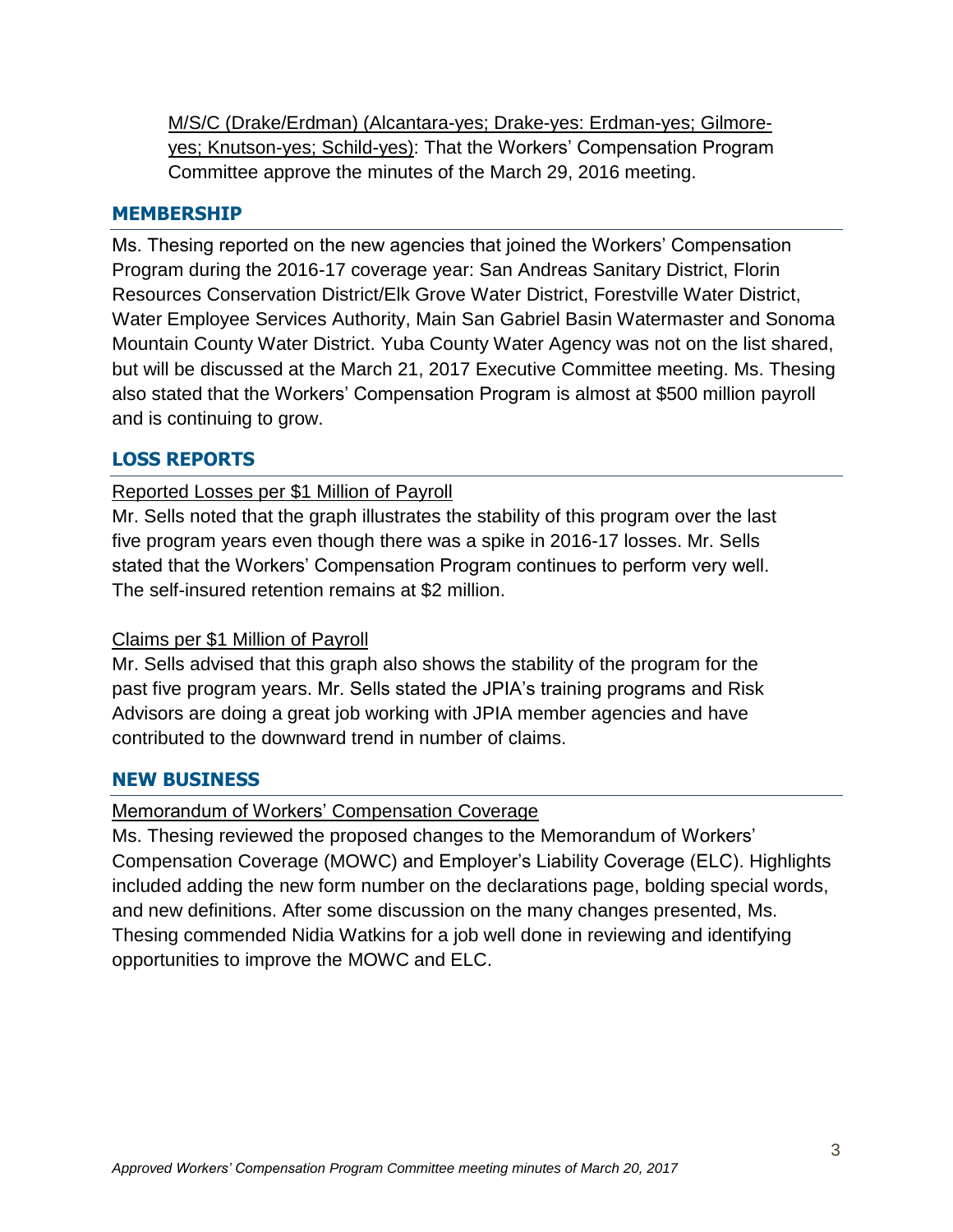M/S/C (Drake/Gilmore) (Alcantara-yes; Drake-yes; Erdman-yes; Gilmoreyes; Hart-yes; Knutson-yes; Schild-yes): That the Workers' Compensation Program Committee recommends that the Executive Committee approve the proposed revisions to the Memorandum of Workers' Compensation and Employer's Liability Coverage, effective July 1, 2017.

# Workers' Compensation Excess Insurance Renewal Proposal

Ms. Thesing advised that the industry as a whole has experienced relatively flat rates; however, the JPIA's rates per \$100 of payroll have been increasing since July 1, 2014. Ms. Thesing reviewed the AON analysis which outlined the differences amongst the carriers and is recommending the excess be placed with Safety National.

M/S/C (Gilmore/Drake) (Alcantara-yes; Drake-yes; Erdman-yes; Gilmoreyes; Hart-yes; Knutson-yes; Schild-yes): That the Workers' Compensation Program Committee recommends that the Executive Committee approve the excess be placed with Safety National at a rate of \$0.090 per \$100 of payroll for the 7/1/2017-18 policy year, effective July 1, 2017.

### Renewal Pricing

Mr. Sells reviewed the various components of the budget that contribute to the renewal pricing. Five options provided include no rate change, 2%, 3%, 5% and 10% rate increases to the Irrigation Drainage class code. Such increases are offset in each option by proportionately reduced rates to the Waterworks Operations class code. Staff recommended option three (3), with a 3% rate increase to Irrigation Drainage class code, and a 1.1% decrease to Waterworks Operations class code.

A discussion was held on Irrigation Drainage class code, Waterworks Operations class code and Experience Modification Calculations.

M/S/C (Gilmore/Alcantara) (Alcantara-yes; Drake-yes; Erdman-yes; Gilmore-yes; Hart-yes; Knutson-yes; Schild-yes): That the Workers' Compensation Program Committee recommend that the Executive Committee approve option three, as presented in the packet, effective July 1, 2017.

#### Overview of the Workers' Compensation Program

Ms. Tucker spoke on the pending bills in the Workers' Compensation system and gave a presentation on Workers' Compensation structured settlements.

Ms. Tucker advised that AB44 which will eliminate Utilization Review will most likely get approved.